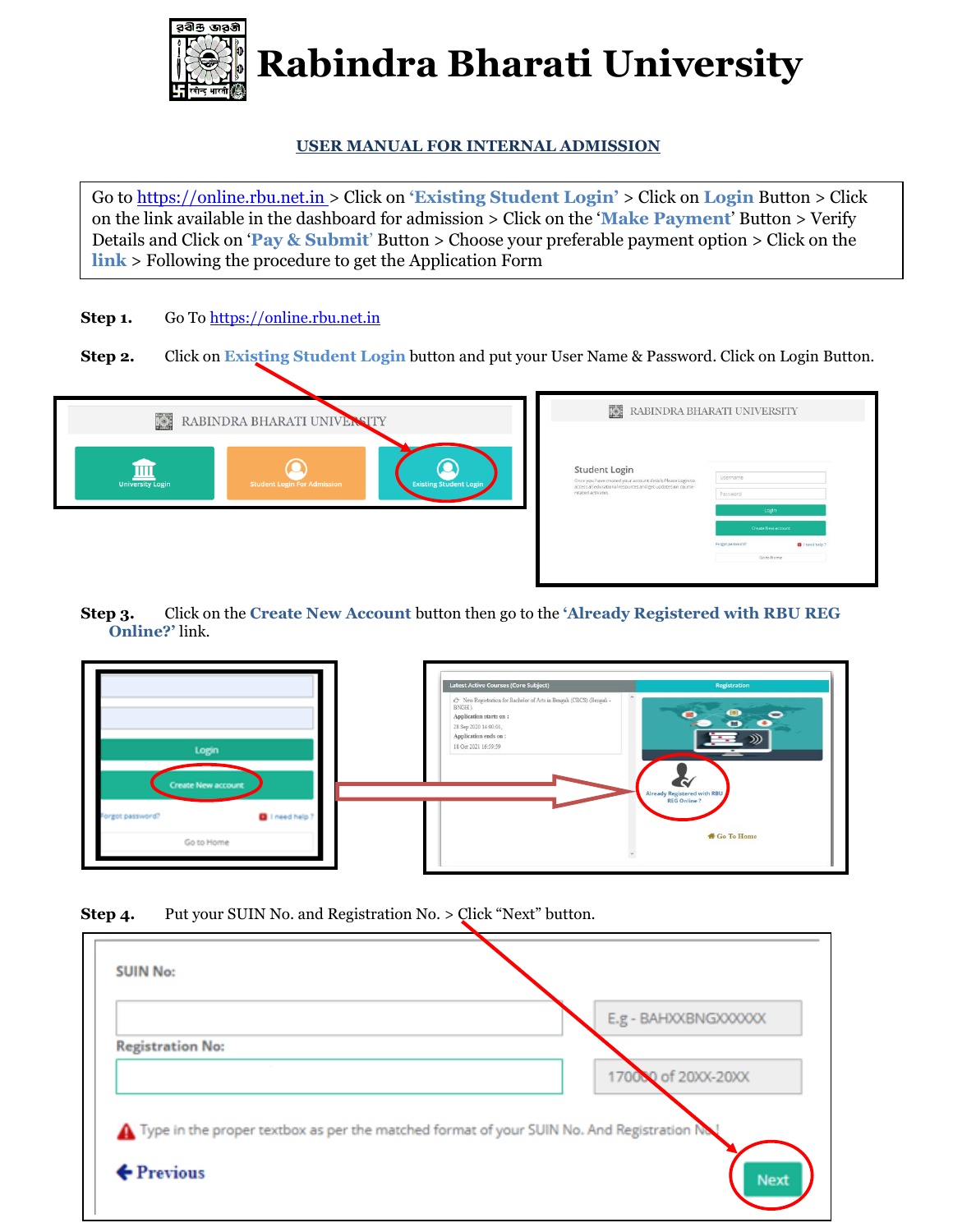

**Step 5.** Create your **User Name** and confirm you **Password.**

| Password *(Please create your passsword. minimum 8 character): |        |  |
|----------------------------------------------------------------|--------|--|
| Confirm Password *:                                            |        |  |
| ← Previous                                                     | Submit |  |

**Step 6.** Put your **User Name & Password**. And click on **Login** button.

|                                                                                                                                                                  | RABINDRA BHARATI UNIVERSITY                                                                              |
|------------------------------------------------------------------------------------------------------------------------------------------------------------------|----------------------------------------------------------------------------------------------------------|
| Student Login<br>Once you have created your account details Please Login to<br>access all educational resources and get updates on course-<br>related activates. | Username<br>Password<br>Login<br>Create New account<br>Forgot password?<br>I I need help ?<br>Go to Home |



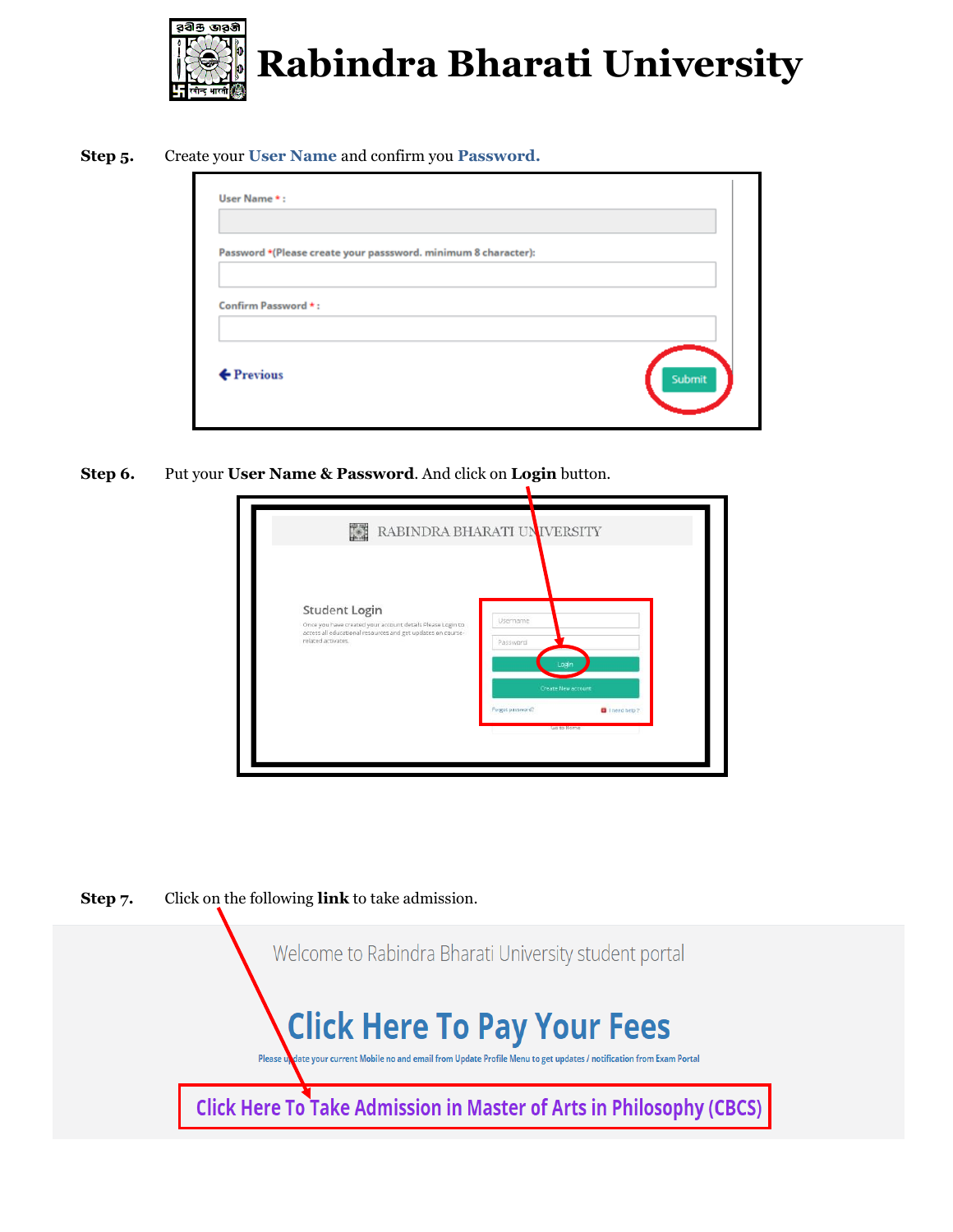



**Step 9.** Click on **Pay & Submit** Button, to get following payment option. Select you preferable option and Make Payment accordingly.

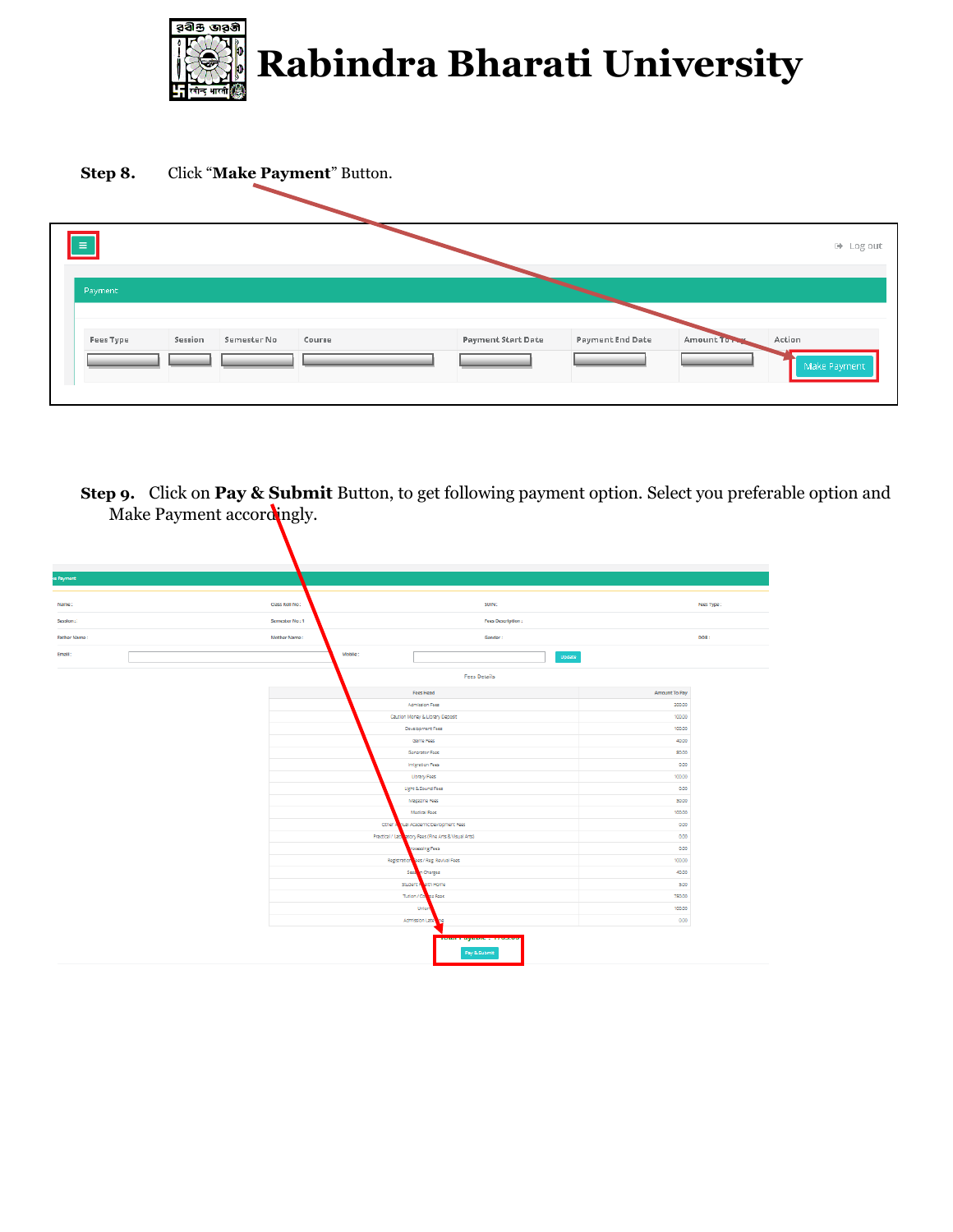

**Step 10.** The following Payment options are available, choose your preferable Payment Mode and pay accordingly.

|   | Credit Card<br><b>E</b> Debit Card                                                                            | ><br><b>Merchant Name</b><br>Pay by Credit Card<br>Rabindra Bharati University<br>$\mathbf 2$<br>Student Fees Collection<br>$\overline{\bigcup_{Dinary\,} C_M}$<br><b>RuPay</b><br><b>VISA</b>                                                                                                                                                                                                                                                                                                                                       |
|---|---------------------------------------------------------------------------------------------------------------|--------------------------------------------------------------------------------------------------------------------------------------------------------------------------------------------------------------------------------------------------------------------------------------------------------------------------------------------------------------------------------------------------------------------------------------------------------------------------------------------------------------------------------------|
|   | PIN Debit Card + ATM PIN<br><b>n</b> Internet Banking<br>$\begin{bmatrix} 2R \\ CR \end{bmatrix}$ QR<br>급 UPI | <b>Card Number</b><br>Payment Amount: ₹<br>Enter card number<br>$_{\rm SN}$ m<br><b>Expiration Date</b><br><b>CVV/CVC</b><br>Month<br>Year<br><b>Card Holder Name</b><br>Enter card holder name<br>Make Payment<br>Cancel                                                                                                                                                                                                                                                                                                            |
| 3 | Credit Card<br>Debit Card<br>$\overline{211}$ Debit Card + ATM PIN $\sum$<br><b>III</b> Internet Banking      | <b>Fi</b> Credit Card<br>Select your Bank<br>Pay using ATM-cum-Debit Card (Use your ATM PIN)<br>Popular Banks<br><b>E</b> Debit Card<br>Please select your ATM-cum-Debit Card from the list below.<br>PIN Debit Card + ATM PIN<br>O <b>T</b> HDFC BANK<br>AXIS BANK<br>$\odot$ $\theta$ ICICI Bank<br>4<br>$\hat{m}$ Internet Banking<br>$\rightarrow$<br>Select Bank<br>5<br><b>Co</b> kotak<br>$\begin{bmatrix} \mathbf{B} \mathbf{B}^{\mathsf{T}} \\ \mathbf{B} \mathbf{B} \end{bmatrix}$ QR<br>State Bank of India<br>6<br>를 UPI |
|   | raan QR<br>L <sup>aa</sup> u QR<br>口 UPI                                                                      | All Banks<br>Make Payment<br>== Select your Bank ==<br>Cancel<br>Make Payment<br>Cancel                                                                                                                                                                                                                                                                                                                                                                                                                                              |

**Step 11.** Click on the following **link**, then on the **Application Form** button to get the Application Form